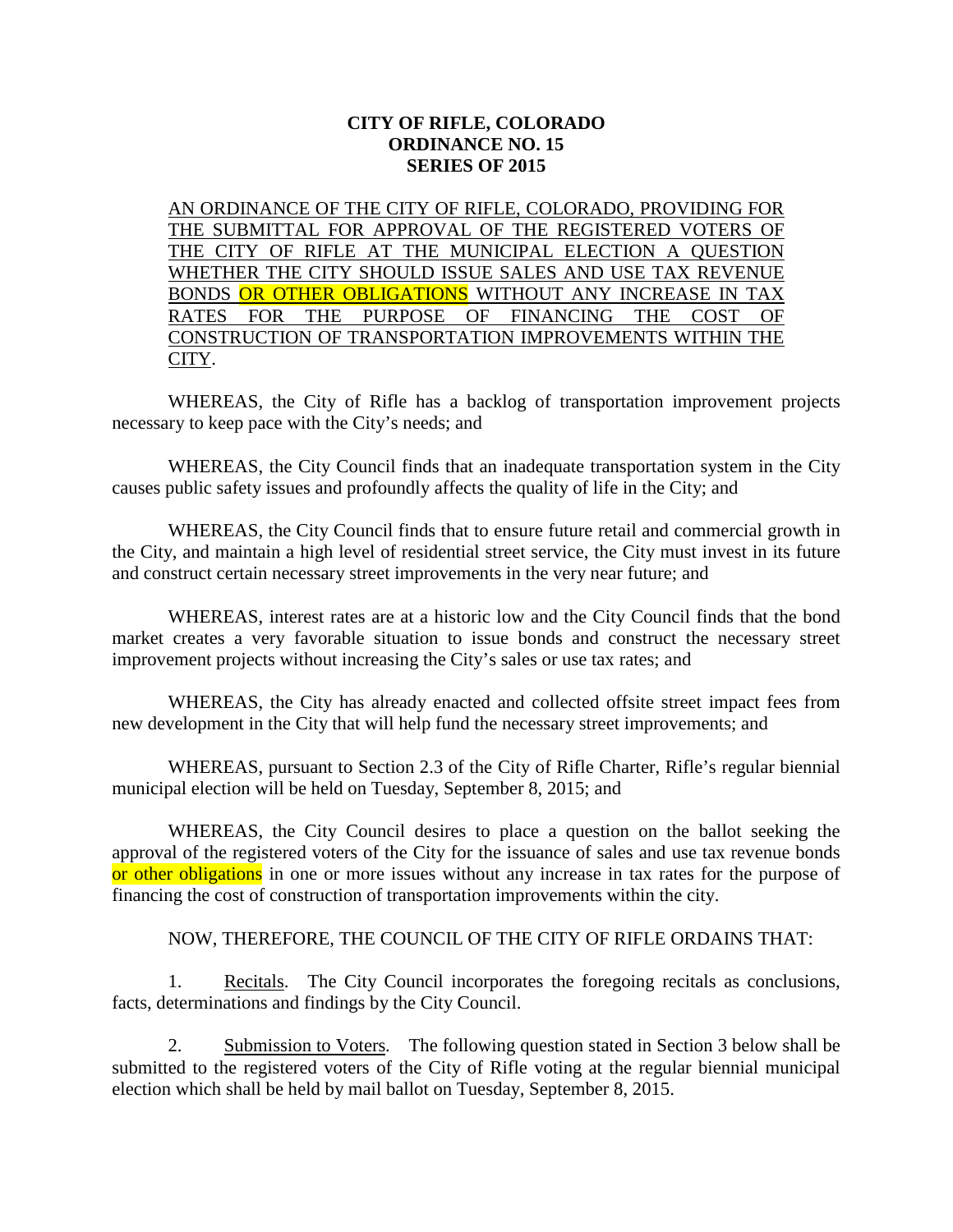3. Publication and Ballot Form. The City Clerk shall cause a notice of election for the following ballot question to be published as part of the municipal election publication in substantially the following form and add the question to the City's 2015 Municipal Election Ballot:

## **NOTICE OF BALLOT QUESTION CONCERNING THE ISSUANCE OF SALES AND USE TAX REVENUE BONDS FOR THE CONSTRUCTION OF TRANSPORTATION IMPROVEMENTS IN THE CITY.**

**NOTICE IS HEREBY GIVEN that an election will be held on Tuesday, September 8, 2015 by mail ballot. At this election, the following question shall be submitted to the registered voters of the City of Rifle:**

**SHALL CITY OF RIFLE DEBT BE INCREASED BY NOT MORE THAN \$5,000,000 PRINCIPAL AMOUNT, WITH A REPAYMENT COST OF NOT MORE THAN \$8,023,000 TOTAL PRINCIPAL AND INTEREST, BY THE ISSUANCE OF SALES AND USE TAX REVENUE BONDS OR OTHER OBLIGATIONS, PAYABLE FROM EXISTING SALES AND USE TAXES NOT OTHERWISE DEDICATED, WITHOUT ANY INCREASE IN TAX RATES, FOR THE PURPOSE OF FINANCING THE COST OF CONSTRUCTING TRANSPORTATION IMPROVEMENTS WITHIN THE CITY;**

## **SUCH BONDS OR OTHER OBLIGATIONS TO MATURE, BEAR INTEREST AND BE CALLABLE FOR REDEMPTION PRIOR TO MATURITY, WITH OR WITHOUT A PREMIUM, AS MAY LATER BE DETERMINED BY THE CITY?**

4. TABOR Notice. At least thirty (30) days prior to the election, on or before August 7, 2015, the City Clerk shall mail at the least cost, a titled notice or set of notices addressed to "All Registered Voters" at each address of one or more active registered voters concerning the ballot question referenced in this Ordinance No. 15, Series of 2015. The notice shall be entitled **"NOTICE OF ELECTION TO ISSUE SALES AND USE TAX REVENUE BONDS."** The notice shall also include all information required by Article X, Section 20 (3)(b) ("The Taxpayer's Bill of Rights").

INTRODUCED on July 1, 2015, read by title, passed on first reading, and ordered published as required by the Charter.